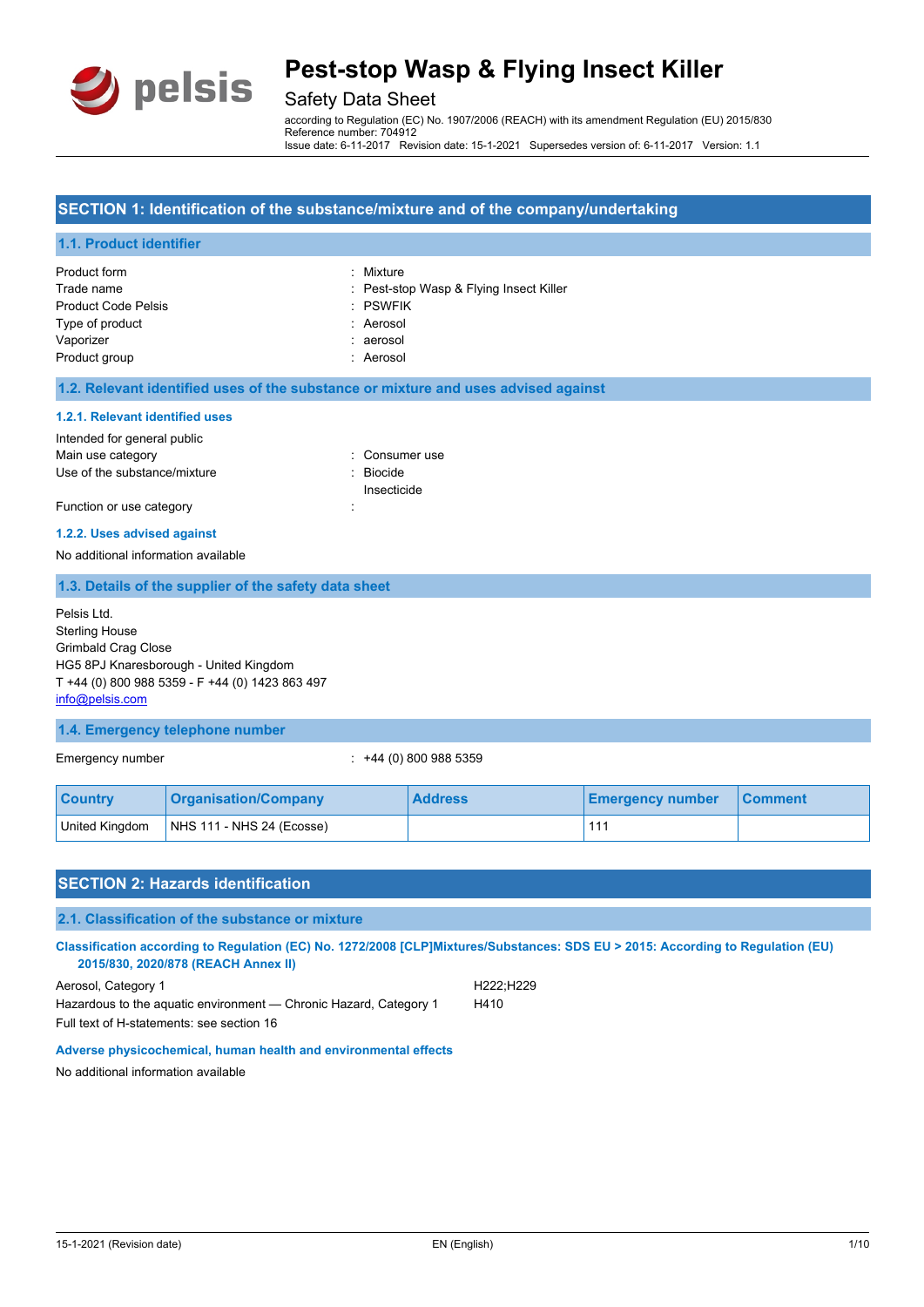## Safety Data Sheet

according to Regulation (EC) No. 1907/2006 (REACH) with its amendment Regulation (EU) 2015/830

| 2.2. Label elements                                        |                                                                                                                                                                                                                                                                                                                                                                                       |
|------------------------------------------------------------|---------------------------------------------------------------------------------------------------------------------------------------------------------------------------------------------------------------------------------------------------------------------------------------------------------------------------------------------------------------------------------------|
|                                                            |                                                                                                                                                                                                                                                                                                                                                                                       |
| Labelling according to Regulation (EC) No. 1272/2008 [CLP] |                                                                                                                                                                                                                                                                                                                                                                                       |
| Hazard pictograms (CLP)                                    |                                                                                                                                                                                                                                                                                                                                                                                       |
|                                                            | GHS02<br>GHS09                                                                                                                                                                                                                                                                                                                                                                        |
| Signal word (CLP)                                          | : Danger                                                                                                                                                                                                                                                                                                                                                                              |
| Hazard statements (CLP)                                    | : H222 - Extremely flammable aerosol.<br>H229 - Pressurised container: May burst if heated.<br>H410 - Very toxic to aquatic life with long lasting effects.                                                                                                                                                                                                                           |
| Precautionary statements (CLP)                             | : P102 - Keep out of reach of children.<br>P210 - Keep away from heat, hot surfaces, sparks, open flames and other ignition sources.<br>No smoking.<br>P251 - Do not pierce or burn, even after use.<br>P273 - Avoid release to the environment.<br>P391 - Collect spillage.<br>P410+P412 - Protect from sunlight. Do not expose to temperatures exceeding 122 °F, 50<br>$^{\circ}C.$ |
| Child-resistant fastening<br>Tactile warning               | : Not applicable<br>: Not applicable                                                                                                                                                                                                                                                                                                                                                  |
| 2.3. Other hazards                                         |                                                                                                                                                                                                                                                                                                                                                                                       |

The mixture does not contain substance(s) included in the list established in accordance with Article 59(1) of REACH for having endocrine disrupting properties, or is not identified as having endocrine disrupting properties in accordance with the criteria set out in Commission Delegated Regulation (EU) 2017/2100 or Commission Regulation (EU) 2018/605

### **SECTION 3: Composition/information on ingredients**

### **3.1. Substances**

### Not applicable

#### **3.2. Mixtures**

| <b>Name</b> | <b>Product identifier</b>                                                                              | $\frac{9}{6}$ | <b>Classification according to</b><br><b>Regulation (EC) No. 1272/2008</b><br>[CLP] |
|-------------|--------------------------------------------------------------------------------------------------------|---------------|-------------------------------------------------------------------------------------|
| propane     | CAS-No.: 74-98-6<br>EC-No.: 200-827-9<br>EC Index-No.: 601-003-00-5<br>REACH-no: 01-2119486944-<br>21  | $3,5 - 17,5$  | Flam. Gas 1A, H220<br>Press. Gas (Comp.), H280                                      |
| butane      | CAS-No.: 106-97-8<br>EC-No.: 203-448-7<br>EC Index-No.: 601-004-00-0<br>REACH-no: 01-2119474691-<br>32 | $3.5 - 17.5$  | Flam. Gas 1A, H220<br>Press, Gas                                                    |
| isobutane   | CAS-No.: 75-28-5<br>EC-No.: 200-857-2<br>EC Index-No.: 601-004-00-0<br>REACH-no: 01-2119485395-<br>27  | $3,5 - 17,5$  | Flam. Gas 1A, H220<br>Press. Gas (Comp.), H280                                      |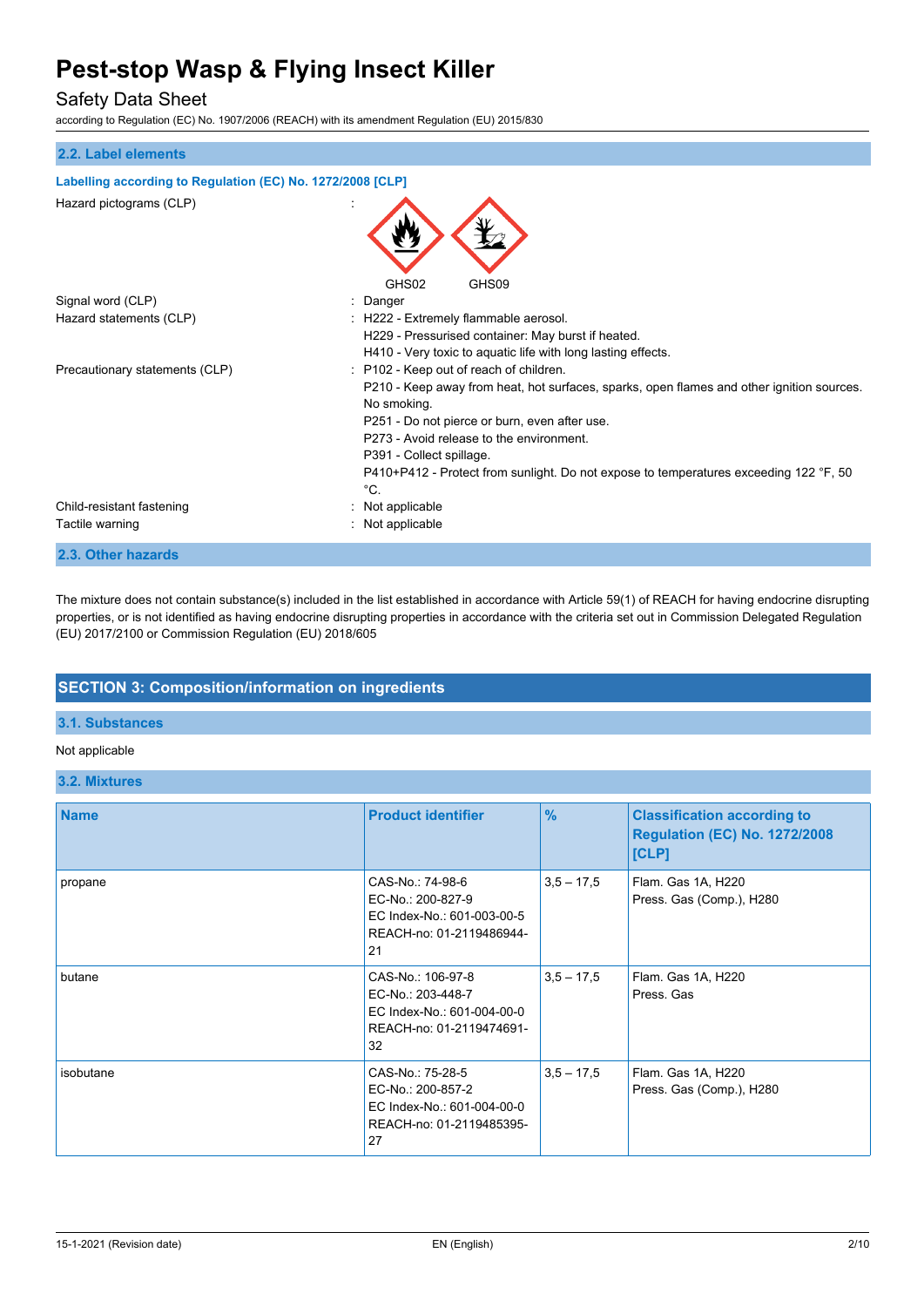## Safety Data Sheet

according to Regulation (EC) No. 1907/2006 (REACH) with its amendment Regulation (EU) 2015/830

| <b>Name</b>                                       | <b>Product identifier</b>                                                  | $\frac{9}{6}$ | <b>Classification according to</b><br><b>Regulation (EC) No. 1272/2008</b><br>[CLP]                               |
|---------------------------------------------------|----------------------------------------------------------------------------|---------------|-------------------------------------------------------------------------------------------------------------------|
| Hydrocarbons C12-C16 isoalkanes <2% aromatics     | CAS-No.: 64742-47-8<br>EC-No.: 927-676-8<br>REACH-no: 01-2119456377-<br>30 | 5,938631088   | Asp. Tox. 1, H304                                                                                                 |
| Hydrocarbons, C11-C13, isoalkanes, < 2% aromatics | CAS-No.: 90622-58-5<br>EC-No.: 920-901-0<br>REACH-no: 01-2119456810-<br>40 | 1,979543696   | Asp. Tox. 1, H304                                                                                                 |
| Neo-Pynamin Forte                                 | CAS-No.: 1166-46-7<br>EC-No.: 214-619-0                                    | 0.13          | Acute Tox. 4 (Oral), H302<br>Carc. 2, H351<br>STOT SE 2, H371<br>Aquatic Acute 1, H400<br>Aquatic Chronic 1, H410 |
| 1R-trans phenothrin                               | CAS-No.: 26046-85-5<br>EC-No.: 247-431-2                                   | 0.13          | Aquatic Acute 1, H400 (M=100)<br>Aquatic Chronic 1, H410 (M=100)                                                  |

Product subject to CLP Article 1.1.3.7. The disclosure rules of the components is modified in this case. Full text of H- and EUH-statements: see section 16

| <b>SECTION 4: First aid measures</b>                                                                                                               |                                                                                                                                                                                   |
|----------------------------------------------------------------------------------------------------------------------------------------------------|-----------------------------------------------------------------------------------------------------------------------------------------------------------------------------------|
| 4.1. Description of first aid measures                                                                                                             |                                                                                                                                                                                   |
| First-aid measures after inhalation                                                                                                                | : If breathing is difficult, remove victim to fresh air and keep at rest in a position comfortable<br>for breathing. Get medical advice/attention if you feel unwell.             |
| First-aid measures after skin contact                                                                                                              | : Remove contaminated clothing and wash skin thoroughly with soap and water. If skin<br>irritation or rash occurs: Get medical advice/attention.                                  |
| First-aid measures after eye contact                                                                                                               | : Rinse immediately with plenty of water for 15 minutes. Seek medical advice if irritation<br>develops.                                                                           |
| First-aid measures after ingestion                                                                                                                 | : Seek medical attention immediately. DO NOT induce vomiting. Rinse mouth out with water.                                                                                         |
| 4.2. Most important symptoms and effects, both acute and delayed                                                                                   |                                                                                                                                                                                   |
| Symptoms/effects after inhalation<br>Symptoms/effects after skin contact<br>Symptoms/effects after eye contact<br>Symptoms/effects after ingestion | : Vapours may cause drowsiness and dizziness.<br>: May cause skin irritation.<br>: Possible slight transitory redness and swelling.<br>: Ingestion may cause nausea and vomiting. |
|                                                                                                                                                    | 4.3. Indication of any immediate medical attention and special treatment needed                                                                                                   |

Get medical advice/attention. No specific measures are required provided the product is handled in accordance with the general rules of occupational hygiene and safety.

| <b>SECTION 5: Firefighting measures</b>                                                    |                                                                                                                                                                                                                                                                                                     |
|--------------------------------------------------------------------------------------------|-----------------------------------------------------------------------------------------------------------------------------------------------------------------------------------------------------------------------------------------------------------------------------------------------------|
| 5.1. Extinguishing media                                                                   |                                                                                                                                                                                                                                                                                                     |
| Suitable extinguishing media<br>Unsuitable extinguishing media                             | Water spray. Foam. Dry powder. Carbon dioxide (CO2).<br>: Heavy water stream.                                                                                                                                                                                                                       |
| 5.2. Special hazards arising from the substance or mixture                                 |                                                                                                                                                                                                                                                                                                     |
| Fire hazard<br><b>Explosion hazard</b><br>Hazardous decomposition products in case of fire | : Combustion or thermal decomposition will produce toxic and irritant fumes.<br>: The heating of the product in closed container may cause an internal pression growth, with<br>fire and explosion risk.<br>: On heating/burning: release of harmful gases/vapours $e.g.,$ carbon monoxide - carbon |
|                                                                                            | dioxide.                                                                                                                                                                                                                                                                                            |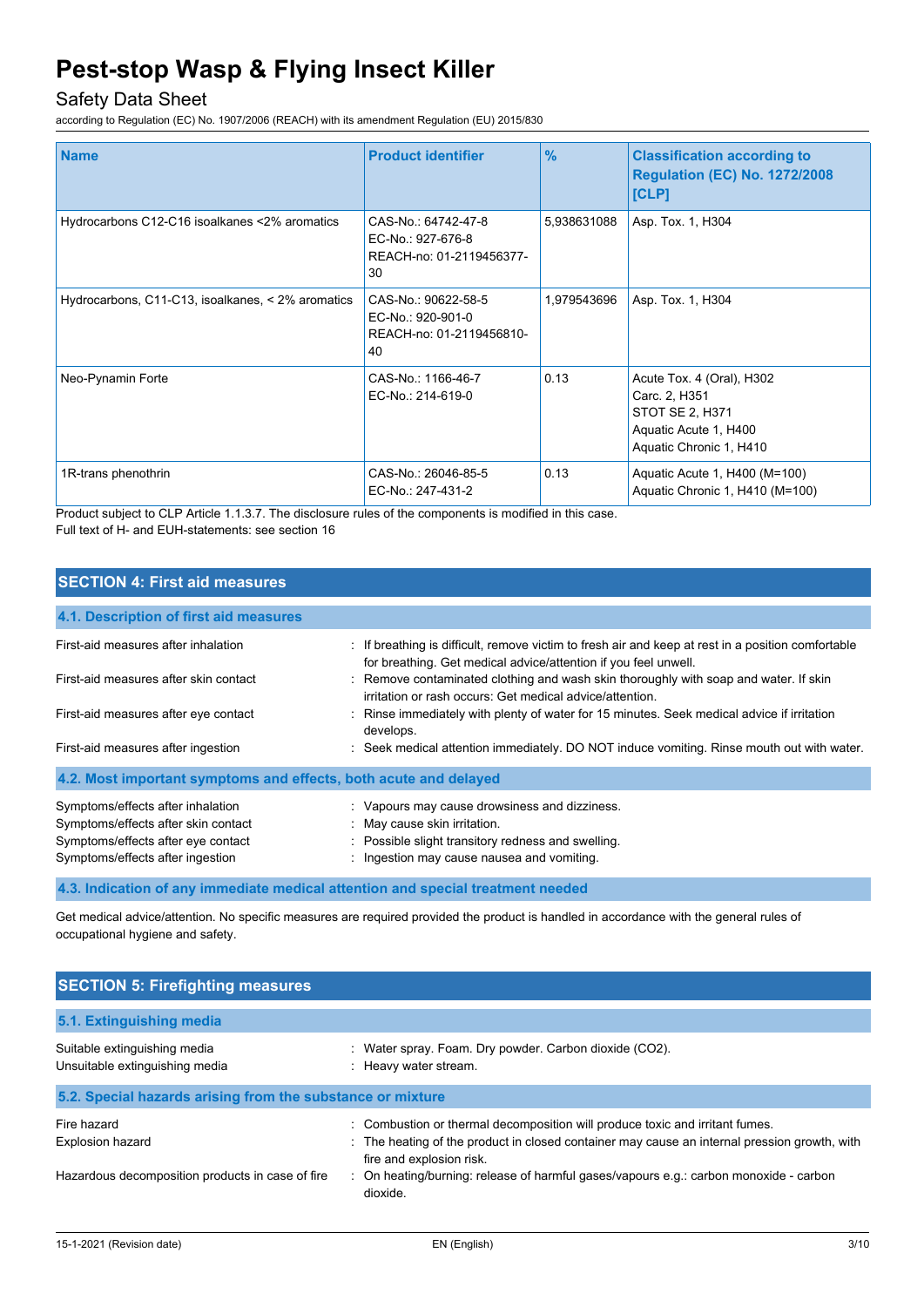## Safety Data Sheet

according to Regulation (EC) No. 1907/2006 (REACH) with its amendment Regulation (EU) 2015/830

|                                               | according to Regulation (EC) No. 1907/2006 (REACH) with its amendment Regulation (EU) 2015/830                                      |
|-----------------------------------------------|-------------------------------------------------------------------------------------------------------------------------------------|
| <b>5.3. Advice for firefighters</b>           |                                                                                                                                     |
| Protection during firefighting                | : Do not enter fire area without proper protective equipment, including respiratory protection.                                     |
| <b>SECTION 6: Accidental release measures</b> |                                                                                                                                     |
|                                               | 6.1. Personal precautions, protective equipment and emergency procedures                                                            |
| General measures                              | Do not get in eyes, on skin, or on clothing. Remove any possible cause of fire. Gloves are<br>recommended.                          |
| 6.1.1. For non-emergency personnel            |                                                                                                                                     |
| Protective equipment                          | : Concerning personal protective equipment to use, see item 8.                                                                      |
| 6.1.2. For emergency responders               |                                                                                                                                     |
| Protective equipment<br>Emergency procedures  | : Concerning personal protective equipment to use, see item 8.<br>: Eliminate all ignition sources if safe to do so. Evacuate area. |
| <b>6.2. Environmental precautions</b>         |                                                                                                                                     |
| Avoid release to the environment.             |                                                                                                                                     |

| 6.3. Methods and material for containment and cleaning up |                                                                 |  |  |
|-----------------------------------------------------------|-----------------------------------------------------------------|--|--|
| Methods for cleaning up                                   | : Contaminated surfaces: clean (treat) with an excess of water. |  |  |
| 6.4. Reference to other sections                          |                                                                 |  |  |

Concerning personal protective equipment to use, see item 8.

| <b>SECTION 7: Handling and storage</b>                            |                                                                                                                                                                                                                                                                                                                                                                                                                                                         |  |  |
|-------------------------------------------------------------------|---------------------------------------------------------------------------------------------------------------------------------------------------------------------------------------------------------------------------------------------------------------------------------------------------------------------------------------------------------------------------------------------------------------------------------------------------------|--|--|
| 7.1. Precautions for safe handling                                |                                                                                                                                                                                                                                                                                                                                                                                                                                                         |  |  |
| Precautions for safe handling<br>Hygiene measures                 | : Avoid contact with skin, eyes and clothes. Pressurized container: protect from sunlight and<br>do not expose to temperatures exceeding 50 °C. Do not pierce or burn, even after use.<br>Eliminate all ignition sources if safe to do so. Read the label before use.<br>: Do not eat, drink or smoke when using this product. Wash hands and other exposed areas<br>with mild soap and water before eating, drinking or smoking and when leaving work. |  |  |
| 7.2. Conditions for safe storage, including any incompatibilities |                                                                                                                                                                                                                                                                                                                                                                                                                                                         |  |  |
| Storage conditions                                                | : Protect from sunlight. Do not expose to temperatures exceeding 50 $\degree$ C/122 $\degree$ F. Keep away<br>from heat, hot surfaces, sparks, open flames and other ignition sources. No smoking. Store<br>in dry, cool, well-ventilated area.                                                                                                                                                                                                         |  |  |

**7.3. Specific end use(s)**

Observe the label precautions.

### **SECTION 8: Exposure controls/personal protection**

#### **8.1. Control parameters**

#### **8.1.1. National occupational exposure and biological limit values**

No additional information available

#### **8.1.2. Recommended monitoring procedures**

No additional information available

#### **8.1.3. Air contaminants formed**

No additional information available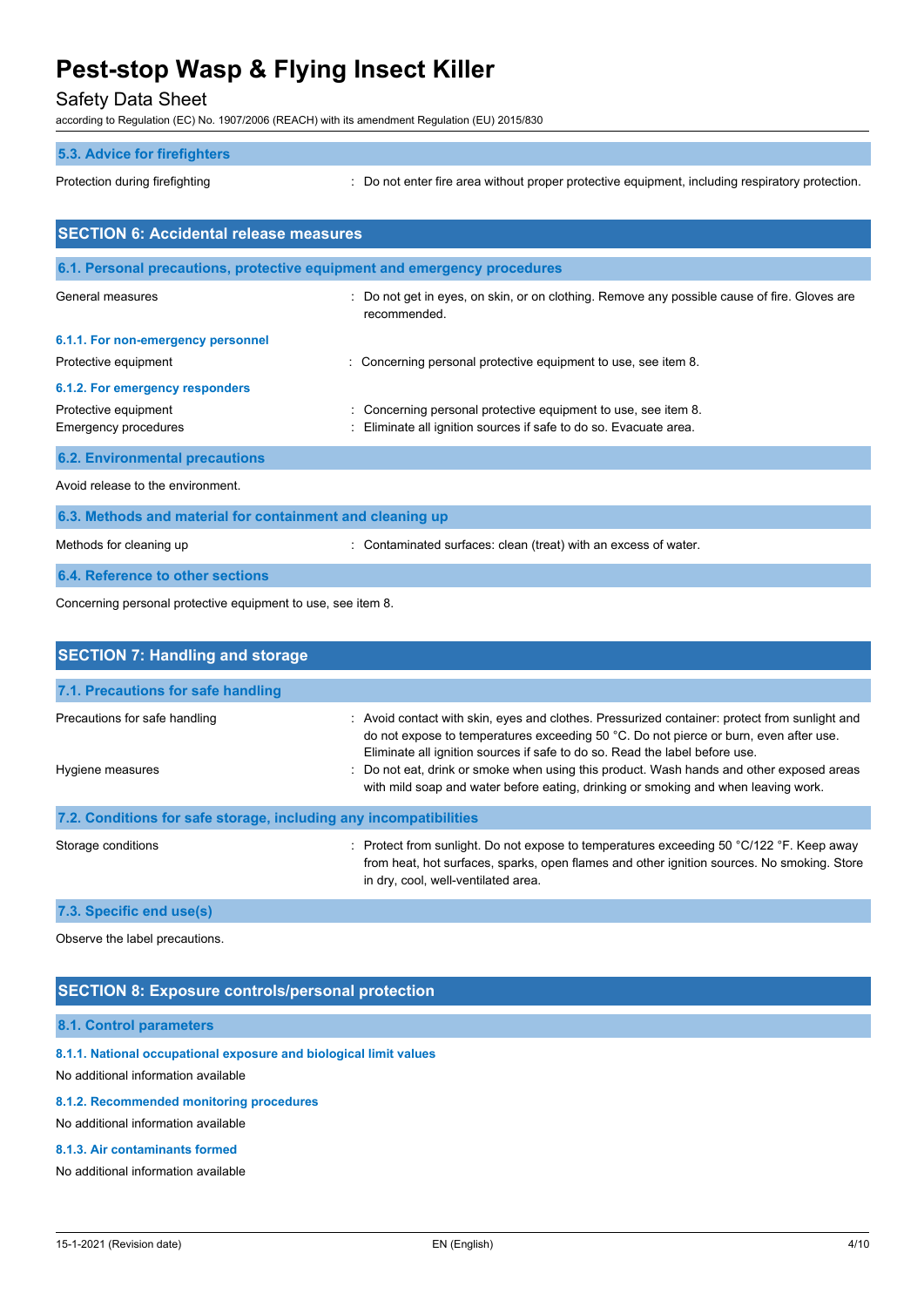### Safety Data Sheet

according to Regulation (EC) No. 1907/2006 (REACH) with its amendment Regulation (EU) 2015/830

#### **8.1.4. DNEL and PNEC**

No additional information available

#### **8.1.5. Control banding**

No additional information available

#### **8.2. Exposure controls**

#### **8.2.1. Appropriate engineering controls**

### **Appropriate engineering controls:**

Ensure adequate ventilation.

#### **8.2.2. Personal protection equipment**

#### **Personal protective equipment:**

Protective clothing. In case of splash hazard: safety glasses. Gloves.

**Personal protective equipment symbol(s):**



#### **8.2.2.1. Eye and face protection**

**Eye protection:** Not required for normal conditions of use

#### **8.2.2.2. Skin protection**

**Hand protection:** In case of repeated or prolonged contact wear gloves

#### **Other skin protection**

#### **Materials for protective clothing:** No special clothing/skin protection equipment is recommended under normal conditions of use

#### **8.2.2.3. Respiratory protection**

**Respiratory protection:** Do not breathe spray

#### **8.2.2.4. Thermal hazards**

No additional information available

#### **8.2.3. Environmental exposure controls**

#### **Environmental exposure controls:**

Avoid release to the environment.

#### **Other information:**

Do not eat, drink or smoke when using this product. Wash hands after use.

| <b>SECTION 9: Physical and chemical properties</b>         |                                |  |  |
|------------------------------------------------------------|--------------------------------|--|--|
| 9.1. Information on basic physical and chemical properties |                                |  |  |
| Physical state                                             | : Aerosol.                     |  |  |
| Colour                                                     | : White.                       |  |  |
| Odour                                                      | : characteristic.              |  |  |
| Odour threshold                                            | : Not available                |  |  |
| Melting point                                              | $:$ Not available              |  |  |
| Freezing point                                             | : Not available                |  |  |
| Boiling point                                              | : Not available                |  |  |
| Flammability                                               | : Extremely flammable aerosol. |  |  |
| Oxidising properties                                       | : No oxidising properties.     |  |  |
| <b>Explosive limits</b>                                    | : Not available                |  |  |
| Lower explosive limit (LEL)                                | : Not available                |  |  |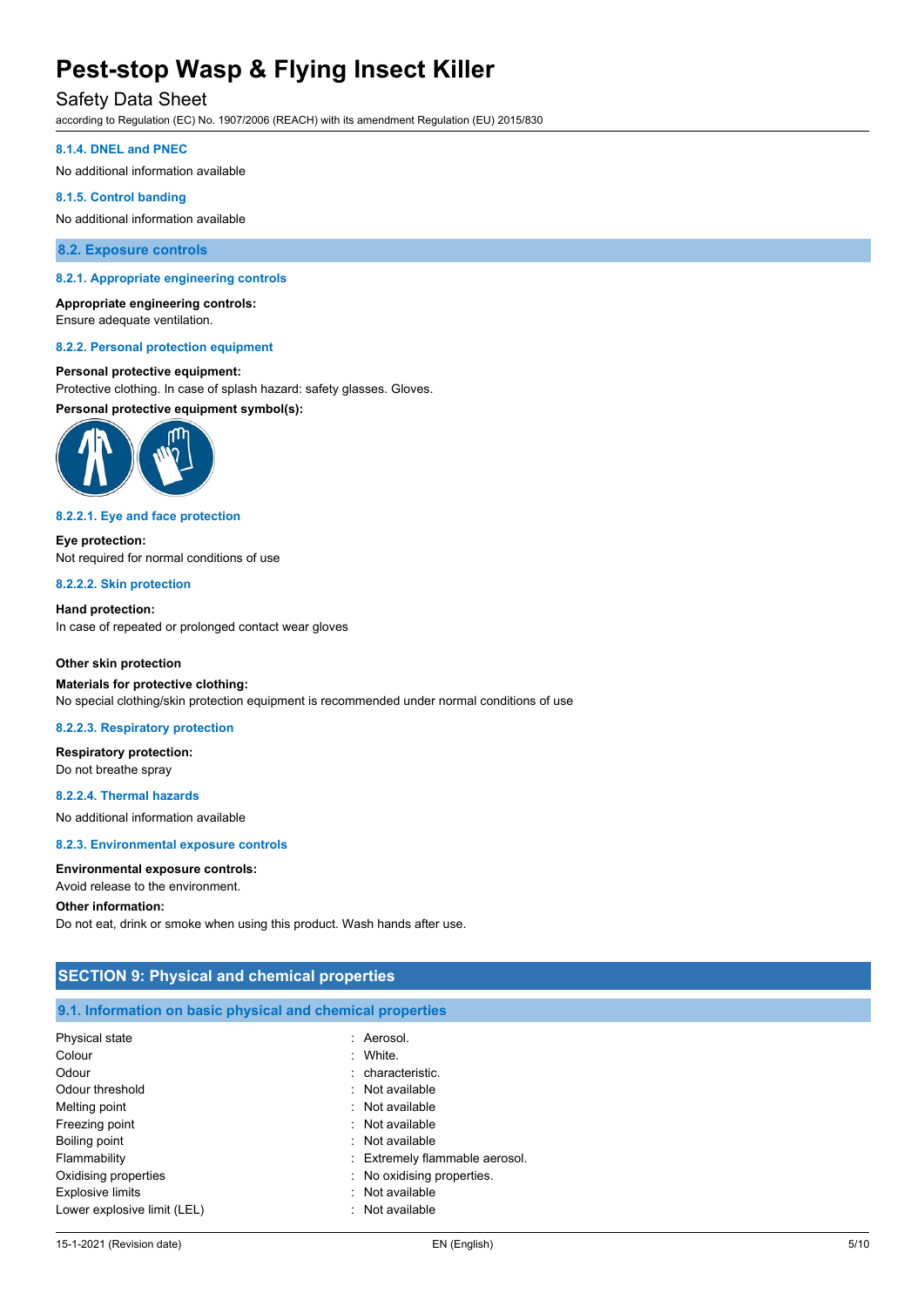## Safety Data Sheet

according to Regulation (EC) No. 1907/2006 (REACH) with its amendment Regulation (EU) 2015/830

#### **9.2. Other information**

| 9.2.1. Information with regard to physical hazard classes |  |                   |
|-----------------------------------------------------------|--|-------------------|
| % of flammable ingredients                                |  | $\therefore$ 31.5 |

#### **9.2.2. Other safety characteristics**

No additional information available

| <b>SECTION 10: Stability and reactivity</b>                                                                     |
|-----------------------------------------------------------------------------------------------------------------|
| 10.1. Reactivity                                                                                                |
| No additional information available                                                                             |
| <b>10.2. Chemical stability</b>                                                                                 |
| The product is stable at normal handling and storage conditions.                                                |
| 10.3. Possibility of hazardous reactions                                                                        |
| No additional information available                                                                             |
| 10.4. Conditions to avoid                                                                                       |
| Do not expose to temperatures exceeding 50 °C/ 122 °F. Keep away fromheat/open flames/hot surfaces- No smoking. |
| 10.5. Incompatible materials                                                                                    |
| Strong acids. Strong bases. Strong oxidizing agents.                                                            |
| 10.6. Hazardous decomposition products                                                                          |
| On burning: release of carbon monoxide - carbon dioxide.                                                        |

#### **SECTION 11: Toxicological information**

#### **11.1. Information on hazard classes as defined in Regulation (EC) No 1272/2008**

Acute toxicity (oral) **Example 2** Constant Acute toxicity (oral) Acute toxicity (dermal) **Example 2** Controller toxicity (dermal) Acute toxicity (inhalation) : Not classified

Additional information **information** : Chronic toxicity: Not carcinogenic, mutagenic Not, Not teratogenic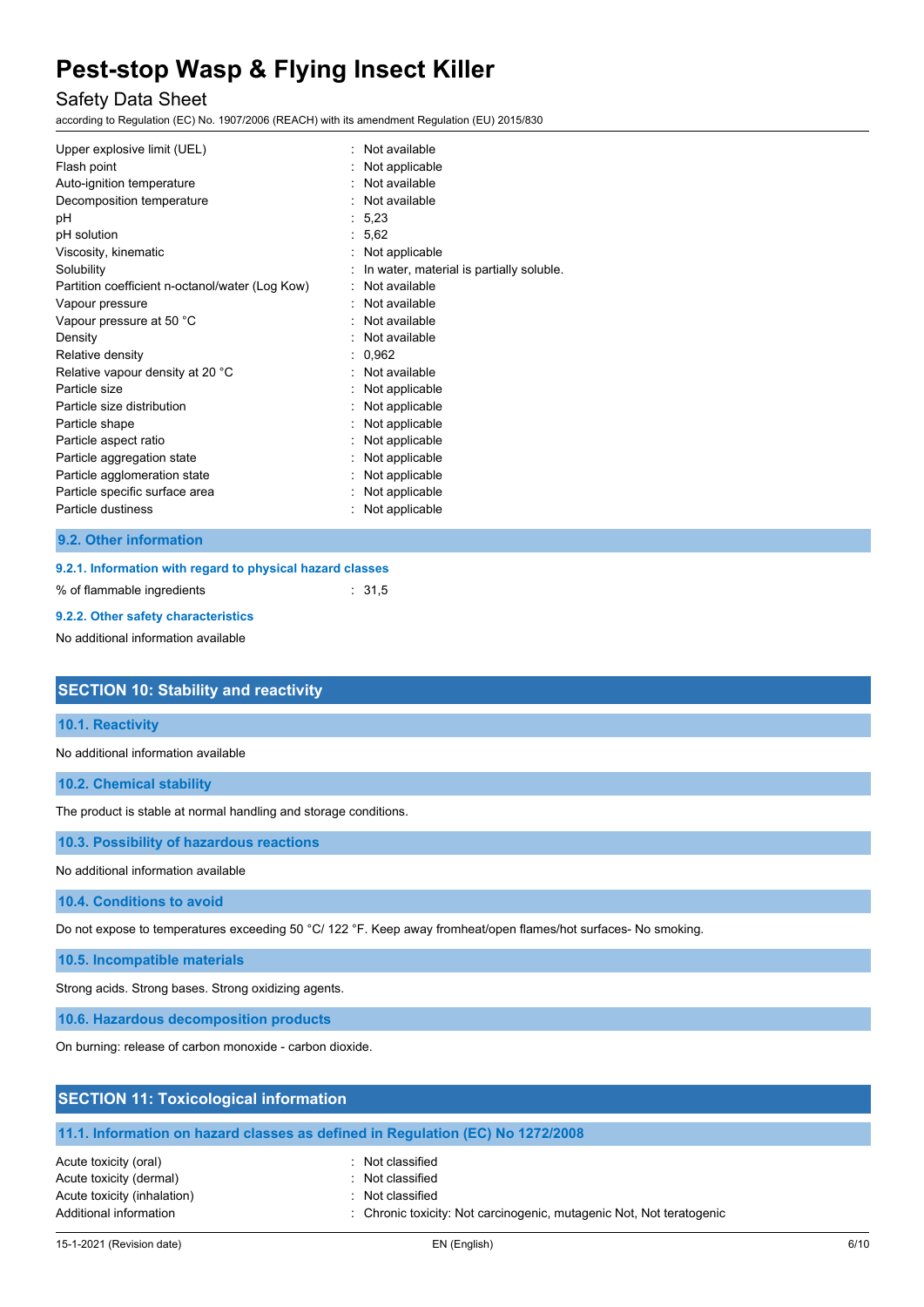## Safety Data Sheet

according to Regulation (EC) No. 1907/2006 (REACH) with its amendment Regulation (EU) 2015/830

| <b>Pest-stop Wasp &amp; Flying Insect Killer</b> |                                                           |  |  |  |
|--------------------------------------------------|-----------------------------------------------------------|--|--|--|
| LD50 oral rat                                    | > 5000 mg/kg                                              |  |  |  |
| LD50 dermal rat                                  | > 5000 mg/kg                                              |  |  |  |
| LC50 Inhalation - Rat                            | $> 2.1$ mg/l/4h                                           |  |  |  |
| propane (74-98-6)                                |                                                           |  |  |  |
| LC50 Inhalation - Rat                            | $> 10$ mg/l/4h                                            |  |  |  |
| Skin corrosion/irritation<br>۰.                  | Not classified<br>pH: 5,23                                |  |  |  |
| Serious eye damage/irritation                    | Not classified<br>pH: 5,23                                |  |  |  |
| Respiratory or skin sensitisation                | Not classified                                            |  |  |  |
| Germ cell mutagenicity                           | Not classified                                            |  |  |  |
| Carcinogenicity                                  | Not classified                                            |  |  |  |
| Reproductive toxicity                            | Not classified                                            |  |  |  |
| STOT-single exposure                             | Not classified                                            |  |  |  |
| Neo-Pynamin Forte (1166-46-7)                    |                                                           |  |  |  |
| STOT-single exposure                             | May cause damage to organs (nervous system) (inhalation). |  |  |  |
| STOT-repeated exposure                           | Not classified                                            |  |  |  |
| Aspiration hazard                                | Not classified                                            |  |  |  |
| <b>Pest-stop Wasp &amp; Flying Insect Killer</b> |                                                           |  |  |  |
| Vaporizer                                        | aerosol                                                   |  |  |  |
| 11.2. Information on other hazards               |                                                           |  |  |  |

No additional information available

| <b>SECTION 12: Ecological information</b>                                                                                                        |                                                                                                |  |  |  |
|--------------------------------------------------------------------------------------------------------------------------------------------------|------------------------------------------------------------------------------------------------|--|--|--|
| 12.1. Toxicity                                                                                                                                   |                                                                                                |  |  |  |
| Ecology - general<br>Hazardous to the aquatic environment, short-term<br>(acute)<br>Hazardous to the aquatic environment, long-term<br>(chronic) | Toxic to fauna.<br>: Not classified<br>: Very toxic to aquatic life with long lasting effects. |  |  |  |
| 12.2. Persistence and degradability                                                                                                              |                                                                                                |  |  |  |
| <b>Pest-stop Wasp &amp; Flying Insect Killer</b>                                                                                                 |                                                                                                |  |  |  |
| Persistence and degradability                                                                                                                    | Biodegradable.                                                                                 |  |  |  |
| propane (74-98-6)                                                                                                                                |                                                                                                |  |  |  |
| Persistence and degradability                                                                                                                    | readily degradable in water.                                                                   |  |  |  |
| 12.3. Bioaccumulative potential                                                                                                                  |                                                                                                |  |  |  |
| No additional information available                                                                                                              |                                                                                                |  |  |  |
| 12.4. Mobility in soil                                                                                                                           |                                                                                                |  |  |  |
| No additional information available                                                                                                              |                                                                                                |  |  |  |
| 12.5. Results of PBT and vPvB assessment                                                                                                         |                                                                                                |  |  |  |

No additional information available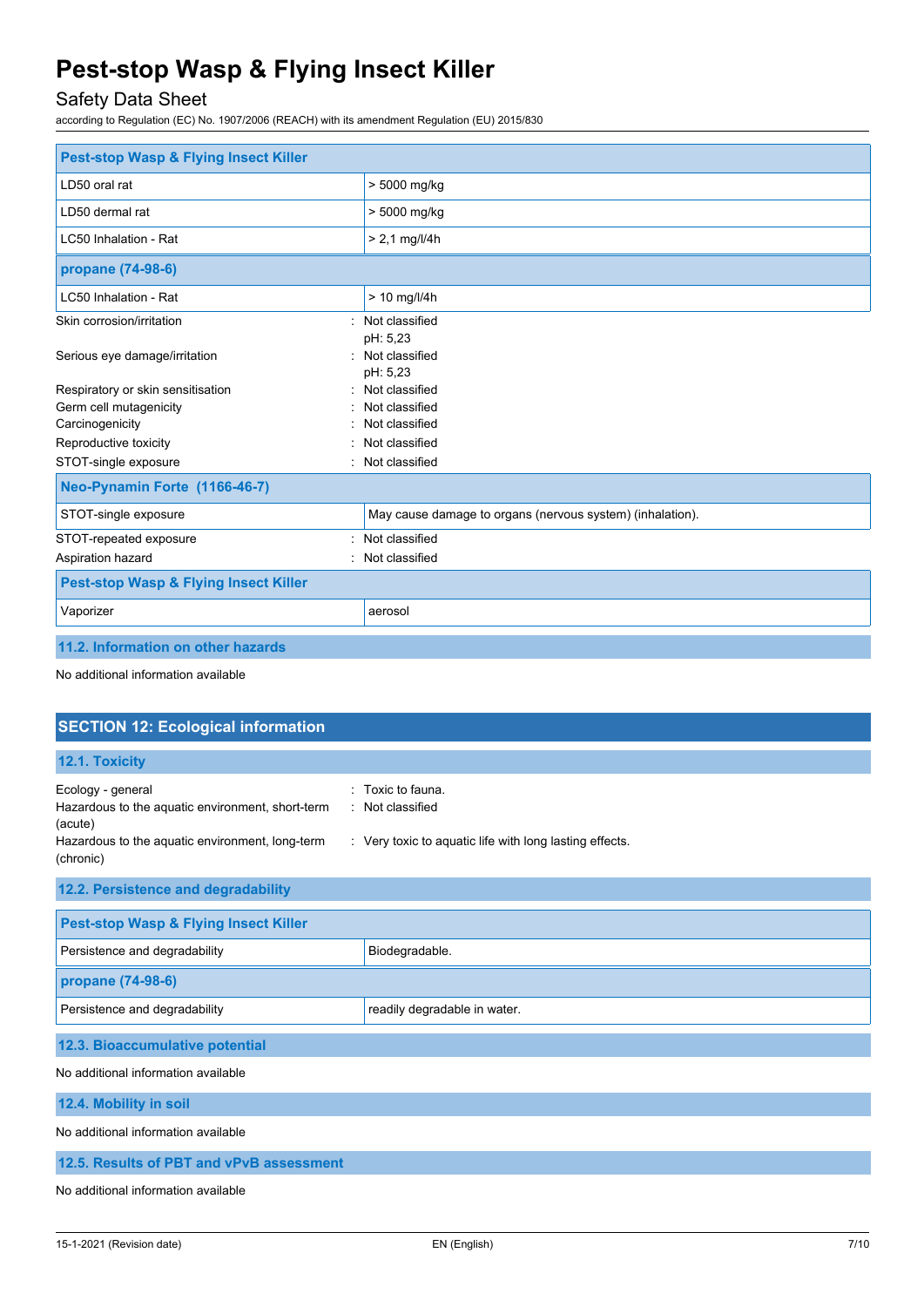## Safety Data Sheet

according to Regulation (EC) No. 1907/2006 (REACH) with its amendment Regulation (EU) 2015/830

| 12.6. Endocrine disrupting properties |
|---------------------------------------|
| No additional information available   |
| 12.7. Other adverse effects           |
| No additional information available   |

#### **SECTION 13: Disposal considerations**

#### **13.1. Waste treatment methods**

Product/Packaging disposal recommendations : Dispose of this material and its container to hazardous or special waste collection point.

| <b>SECTION 14: Transport information</b>                                                                                                             |                                                                                                                                                      |                                                                                                                            |  |  |
|------------------------------------------------------------------------------------------------------------------------------------------------------|------------------------------------------------------------------------------------------------------------------------------------------------------|----------------------------------------------------------------------------------------------------------------------------|--|--|
| In accordance with ADR / IMDG / IATA                                                                                                                 |                                                                                                                                                      |                                                                                                                            |  |  |
| <b>ADR</b>                                                                                                                                           | <b>IMDG</b>                                                                                                                                          | <b>IATA</b>                                                                                                                |  |  |
| 14.1. UN number or ID number                                                                                                                         |                                                                                                                                                      |                                                                                                                            |  |  |
| <b>UN 1950</b>                                                                                                                                       | <b>UN 1950</b>                                                                                                                                       | <b>UN 1950</b>                                                                                                             |  |  |
| 14.2. UN proper shipping name                                                                                                                        |                                                                                                                                                      |                                                                                                                            |  |  |
| AEROSOLS (Propane,<br>Butane, 1, R-<br>Transphenothrin and d-<br>Tetramethrin)                                                                       | AEROSOLS (Propane,<br>Butane, 1, R-<br>Transphenothrin and d-<br>Tetramethrin)                                                                       | Aerosols, flammable (Propane, Butane, 1, R-Transphenothrin and d-Tetramethrin)                                             |  |  |
| <b>Transport document description</b>                                                                                                                |                                                                                                                                                      |                                                                                                                            |  |  |
| UN 1950 AEROSOLS<br>(Propane, Butane, 1,R-<br>Transphenothrin and d-<br>Tetramethrin), $2.1$ , $(D)$ ,<br><b>ENVIRONMENTALLY</b><br><b>HAZARDOUS</b> | UN 1950 AEROSOLS<br>(Propane, Butane, 1,R-<br>Transphenothrin and d-<br>Tetramethrin), 2.1, MARINE<br>POLLUTANT/ENVIRONME<br><b>NTALLY HAZARDOUS</b> | UN 1950 Aerosols, flammable (Propane, Butane, 1, R-Transphenothrin and d-<br>Tetramethrin), 2.1, ENVIRONMENTALLY HAZARDOUS |  |  |
| 14.3. Transport hazard class(es)                                                                                                                     |                                                                                                                                                      |                                                                                                                            |  |  |
| 2.1                                                                                                                                                  | 2.1                                                                                                                                                  | 2.1                                                                                                                        |  |  |
| Ŋ                                                                                                                                                    |                                                                                                                                                      |                                                                                                                            |  |  |
| 14.4. Packing group                                                                                                                                  |                                                                                                                                                      |                                                                                                                            |  |  |
| Not applicable                                                                                                                                       | Not applicable                                                                                                                                       | Not applicable                                                                                                             |  |  |
| <b>14.5. Environmental hazards</b>                                                                                                                   |                                                                                                                                                      |                                                                                                                            |  |  |
| Dangerous for the<br>environment: Yes                                                                                                                | Dangerous for the<br>environment: Yes<br>Marine pollutant: Yes                                                                                       | Dangerous for the environment: Yes                                                                                         |  |  |
| No supplementary information available                                                                                                               |                                                                                                                                                      |                                                                                                                            |  |  |
| 14.6. Special precautions for user                                                                                                                   |                                                                                                                                                      |                                                                                                                            |  |  |
| <b>Overland transport</b>                                                                                                                            |                                                                                                                                                      |                                                                                                                            |  |  |
| Classification code (ADR)<br>Special provisions (ADR)                                                                                                | : 5F                                                                                                                                                 | 190, 327, 344, 625                                                                                                         |  |  |

Limited quantities (ADR) : 1l Excepted quantities (ADR) **:** E0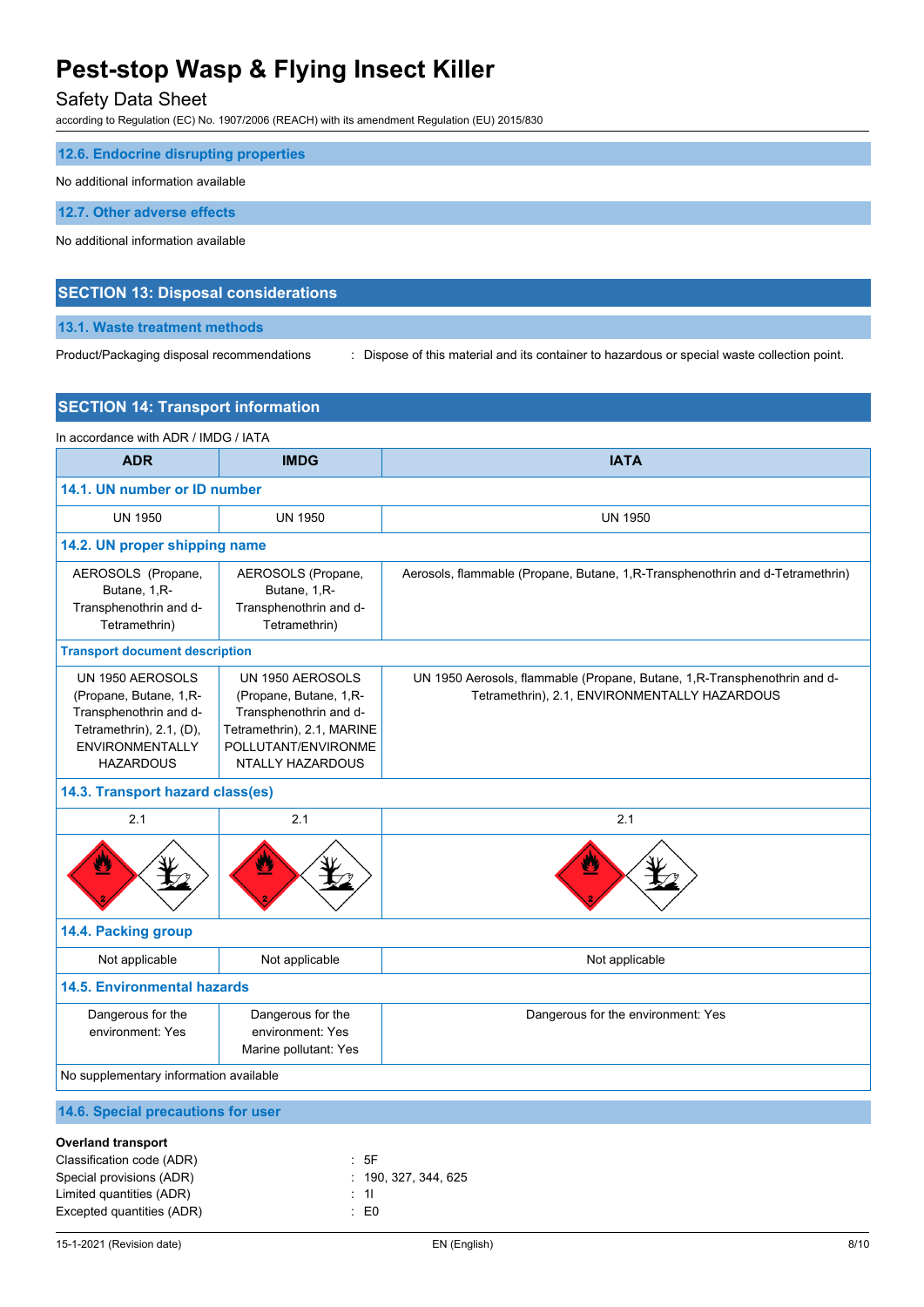### Safety Data Sheet

according to Regulation (EC) No. 1907/2006 (REACH) with its amendment Regulation (EU) 2015/830

| : P207, LP02<br>PP87, RR6, L2<br>:MP9<br>$\therefore$ 2<br>$\therefore$ V14<br>Special provisions for carriage - Packages (ADR)<br>Special provisions for carriage - Loading, unloading<br>$\therefore$ CV9, CV12<br>$:$ S <sub>2</sub><br>D |
|----------------------------------------------------------------------------------------------------------------------------------------------------------------------------------------------------------------------------------------------|
|                                                                                                                                                                                                                                              |
| : 63, 190, 277, 327, 344, 959<br>: SP277<br>$\mathbf{E}$ E0<br>: P207, LP02<br>$:$ PP87, L2<br>$: F-D$<br>$: S-U$<br>: None<br>: SW1, SW22<br>: SG69                                                                                         |
| $\therefore$ EO<br>$:$ Y203<br>: 30kgG<br>: 203<br>75kg<br>: 203<br>: 150kg<br>A145, A167, A802<br>10 <sub>L</sub>                                                                                                                           |
|                                                                                                                                                                                                                                              |

**14.7. Maritime transport in bulk according to IMO instruments**

Not applicable

### **SECTION 15: Regulatory information**

**15.1. Safety, health and environmental regulations/legislation specific for the substance or mixture**

#### **15.1.1. EU-Regulations**

Contains no REACH substances with Annex XVII restrictions

Contains no substance on the REACH candidate list

Contains no REACH Annex XIV substances

Contains no substance subject to Regulation (EU) No 649/2012 of the European Parliament and of the Council of 4 July 2012 concerning the export and import of hazardous chemicals.

Contains no substance subject to Regulation (EU) No 2019/1021 of the European Parliament and of the Council of 20 June 2019 on persistent organic pollutants

#### **15.1.2. National regulations**

No additional information available

**15.2. Chemical safety assessment**

No additional information available

### **SECTION 16: Other information**

#### **Full text of H- and EUH-statements**

Acute Tox. 4 (Oral) | Acute toxicity (oral), Category 4